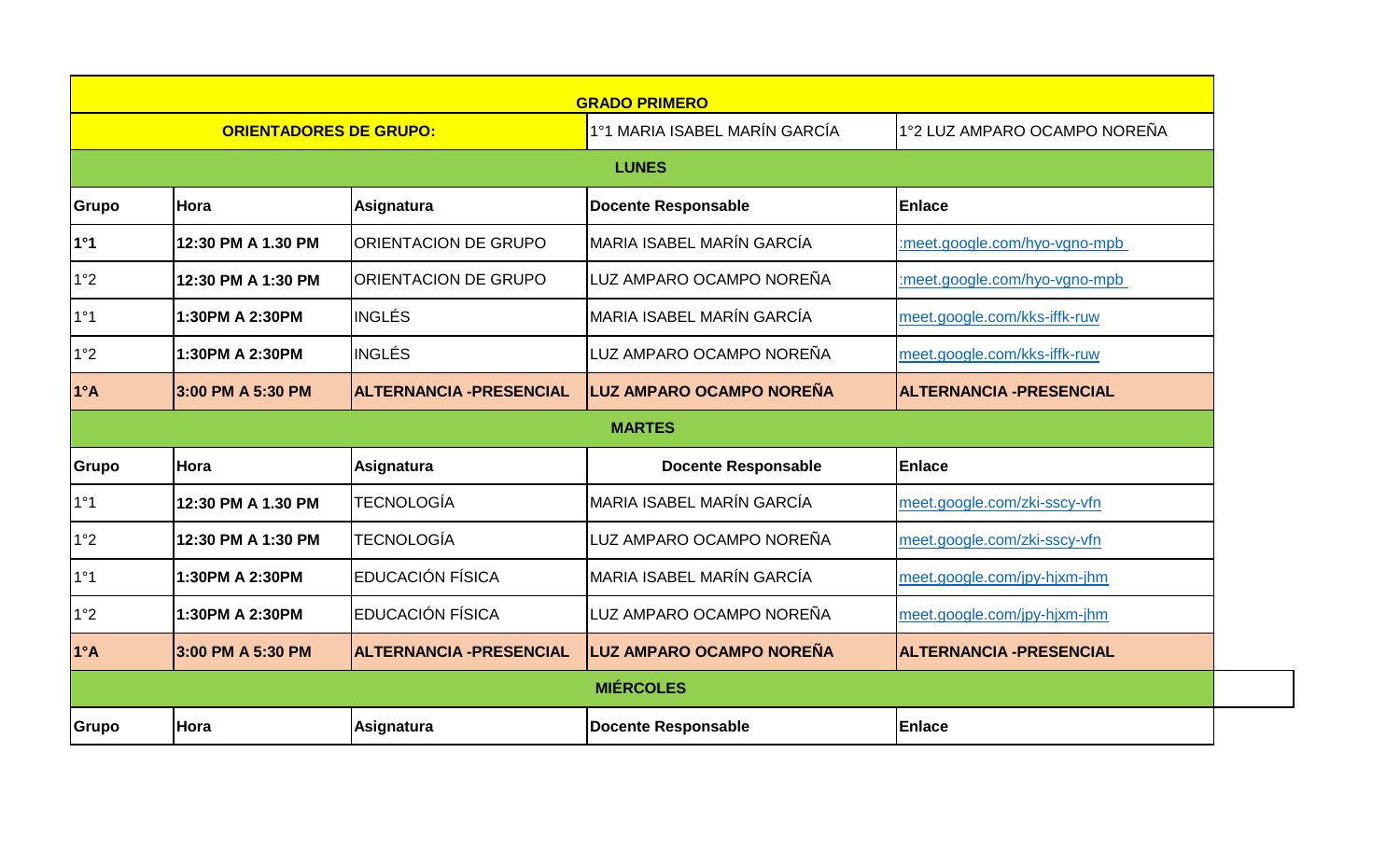| 1°1          | 12:30 PM A 1.30 PM | C. SOCIALES Y ED. RELIGIOSA MARIA ISABEL MARÍN GARCÍA |                                                      | meet.google.com/oxw-pfdx-ehf    |
|--------------|--------------------|-------------------------------------------------------|------------------------------------------------------|---------------------------------|
| 1°2          | 12:30 PM A 1:30 PM |                                                       | C. SOCIALES Y ED. RELIGIOSA LUZ AMPARO OCAMPO NOREÑA | meet.google.com/oxw-pfdx-ehf    |
| 1°1          | 1:30PM A 2:30PM    | IMATEMÁTICAS                                          | MARIA ISABEL MARÍN GARCÍA                            | meet.google.com/wep-jwxy-ces    |
| 1°2          | 1:30PM A 2:30PM    | IMATEMÁTICAS                                          | LUZ AMPARO OCAMPO NOREÑA                             | meet.google.com/wep-jwxy-ces    |
| $1^{\circ}A$ | 3:00 PM A 5:30 PM  | <b>ALTERNANCIA - PRESENCIAL</b>                       | LUZ AMPARO OCAMPO NOREÑA                             | <b>ALTERNANCIA -PRESENCIAL</b>  |
|              |                    |                                                       | <b>JUEVES</b>                                        |                                 |
| Grupo        | Hora               | Asignatura                                            | Docente Responsable                                  | <b>Enlace</b>                   |
| 1°1          | 12:30 PM A 1.30 PM | <b>I</b> L. CASTELLANA                                | MARIA ISABEL MARÍN GARCÍA                            | meet.google.com/cdi-txwa-bbx    |
| 1°2          | 12:30 PM A 1:30 PM | <b>L. CASTELLANA</b>                                  | LUZ AMPARO OCAMPO NOREÑA                             | meet.google.com/cdi-txwa-bbx    |
| 1°1          | 1:30PM A 2:30PM    | <b>ARTES</b>                                          | IMARIA ISABEL MARÍN GARCÍA                           | meet.google.com/van-erjt-ehn    |
| 1°2          | 1:30PM A 2:30PM    | <b>ARTES</b>                                          | LUZ AMPARO OCAMPO NOREÑA                             | meet.google.com/van-erjt-ehn    |
| $1^{\circ}A$ | 3:00 PM A 5:30 PM  | ALTERNANCIA - PRESENCIAL                              | LUZ AMPARO OCAMPO NOREÑA                             | <b>ALTERNANCIA - PRESENCIAL</b> |
|              |                    |                                                       | <b>VIERNES</b>                                       |                                 |
| Grupo        | Hora               | Asignatura                                            | Docente Responsable                                  | Enlace                          |
| 1°1          | 12:30 PM A 1.30 PM | <b>ETICA Y VALORES</b>                                | MARIA ISABEL MARÍN GARCÍA                            | meet.google.com/wxs-cjse-fcj    |
| 1°2          | 12:30 PM A 1:30 PM | <b>ETICA Y VALORES</b>                                | ILUZ AMPARO OCAMPO NOREÑA                            | meet.google.com/wxs-cjse-fcj    |
| 1°1          | 1:30PM A 2:30PM    | <b>CIENCIAS NATURALES</b>                             | MARIA ISABEL MARÍN GARCÍA                            | meet.google.com/aed-vwox-qmb    |
| 1°2          | 1:30PM A 2:30PM    | <b>CIENCIAS NATURALES</b>                             | LUZ AMPARO OCAMPO NOREÑA                             | meet.google.com/aed-vwox-qmb    |
|              |                    |                                                       |                                                      |                                 |